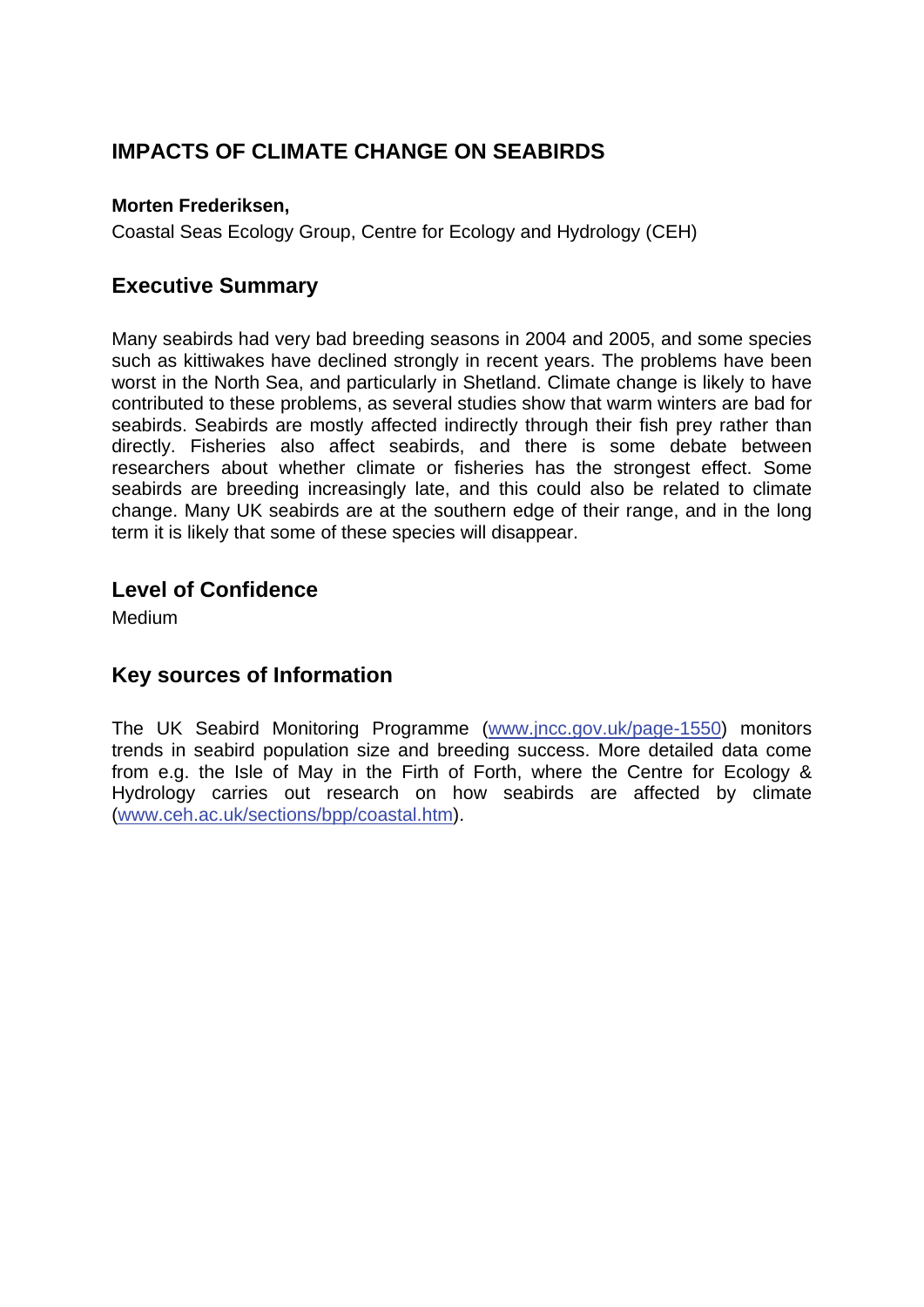## **Supporting Evidence**

Climate change can affect seabirds in two major ways, either directly through an increased frequency of bad weather causing e.g. nest flooding, or indirectly through changes in their food supply. The consensus is that indirect effects are likely to be more important for most species. How climate change affects seabirds is therefore to a large extent determined by how sensitive their preferred prey is to changes in temperature, salinity etc., and whether alternative prey is, or will become, available.

Seabirds are very long-lived, and changes in population size tend to be slow. However, some remarkable changes in UK seabirds have occurred recently. Blacklegged kittiwake populations in the North Sea have decreased by more than 50% since 1990, and declines have also occurred in e.g. Arctic skuas and shags (Mavor *et al* 2005). In 2004 and 2005, well-publicized widespread breeding failures occurred in many seabird species. It was widely claimed that these failures were caused by climate change, but although this is credible, there is as yet no evidence to back up this assertion, and other causes such as changes in fisheries should not be ruled out.

An increasing number of studies have shown climate effects on UK seabird populations. Both breeding success and individual survival of black-legged kittiwakes in the North Sea was lower following warm winters, and it is likely that this has contributed to the recent population decline, and that further warming will accelerate the decline (Frederiksen *et al* 2004a). Most other studies also indicate that high temperatures, particularly in winter, are bad for seabirds: survival was lower during or after mild winters for Atlantic puffins (Harris *et al* 2005), common guillemots (Votier *et al* 2005) and Northern fulmars (Grosbois *et al* 2005). It is generally assumed that this happens because [recruitment t](http://www.mccip.org.uk/arc/glossary.htm)o fish stocks is low during warm winters due to either lack of suitable food at the right time or increased predation. In contrast to the situation on land, where most annual events are happening increasingly early, some seabirds now breed later than in the past (Frederiksen *et al* 2004b). This may be related to climate change through a change in the timing of prey occurrence.

Modelling studies predicting how seabirds will respond to climate change in the long term are still at an early stage, but some general predictions can be made. Many of the common breeding seabirds in the UK are at or near the southern edge of their range, and it therefore seems likely that they would be affected by current and future climate change, and that populations may decline and ranges contract northwards. At the same time, very few seabird species currently breeding south of the UK seem likely to take up residence here. A decline in numbers and diversity of breeding seabirds is therefore expected in the longer term.

There is considerable regional variation in how well UK seabird populations are doing. Problems have been worse in the North Sea than in other areas, and particularly bad around Shetland. However, in 2005 the situation was also very bad in NW Scotland. It is likely that this regional variation is linked to differences in the speed of climate change. The relatively shallow North Sea is warming up faster than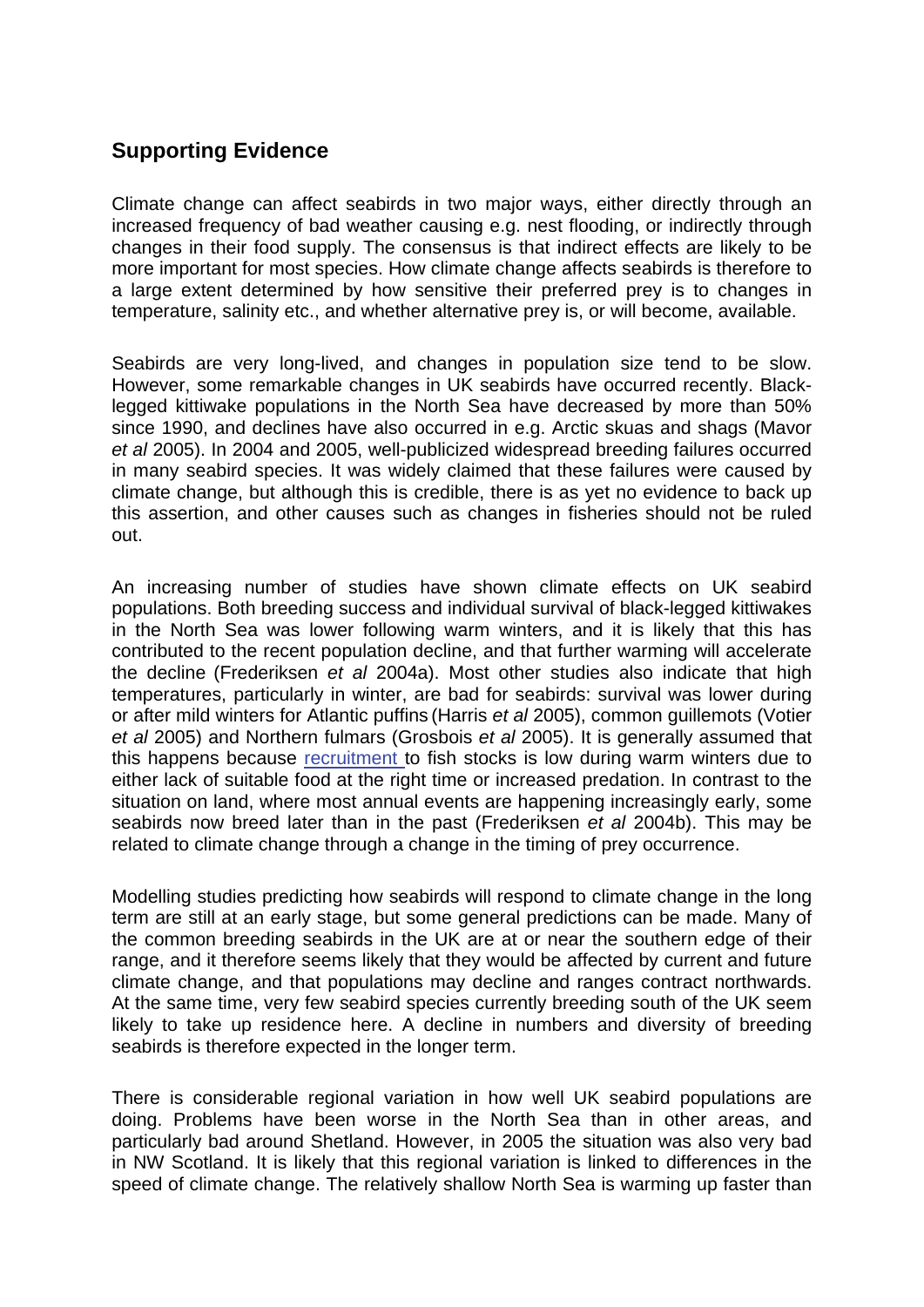the deep Atlantic, and it is here that the most pronounced changes in plankton, fish and seabirds have been observed.

The most important factor other than climate change to affect UK seabird populations is fishery-related changes in food availability. Fisheries can have both positive and negative effects. Industrial fisheries for fishmeal compete directly with seabirds for small, oily 'forage' fish such as sandeels. There is substantial evidence that sandeel fisheries on the Wee Bankie off SE Scotland during the 1990s had negative effects on black-legged kittiwakes in that area (Frederiksen *et al.,* 2004a). On the other hand, [discards f](http://www.mccip.org.uk/arc/glossary.htm)rom fisheries for human consumption have provided an important food source for some seabirds, and recent declines in discards have probably affected these species (Votier *et al.,* 2004). Overfishing of predatory fish such as cod may have had a long-term positive effect on seabirds by allowing forage fish stocks to increase. The recent recovery of herring stocks in the North Sea to levels not seen for 40 years is speculated to have increased predation on sandeels and reduced food availability to seabirds (Furness *et al.,* 2004). Oil spills and other pollution events are also important for some species (Votier *et al.,* 2005).

Because seabirds are very long-lived, it is only possible to document and understand the causes of changes in population size and distribution by continuous monitoring over many years. Trends in population size and breeding success of all UK seabirds are monitored under the Seabird Monitoring Programme (JNCC undated), coordinated by the Joint Nature Conservation Committee, the Royal Society for the Protection of Birds and the Shetland Oil Terminal Environmental Advisory Group. More detailed data on a selection of species come from a small number of sites where intensive long-term studies take place. The most important of these sites is the Isle of May in the Firth of Forth, where breeding success, survival of adult and young birds, foraging behaviour and diet of five key species are followed in great detail by the Centre for Ecology & Hydrology, which also carries out research on how seabirds are affected by climate (CEH undated). Other sites providing important information are Foula in Shetland (University of Glasgow), Eynhallow in Orkney (University of Aberdeen) and Skomer in SW Wales (University of Sheffield/Oxford). A popular account of the study of black-legged kittiwakes, climate and fisheries (Frederiksen *et al.,* 2004a) is available at

[www.nerc.ac.uk/publications/documents/pe-aut04/black-legged kittiwakes.pdf](http://www.nerc.ac.uk/publications/documents/pe-aut04/kittiwakes.pdf) (NERC, 2004).

**Please acknowledge this document as: Frederiksen, M. (2006). Impacts of Climate Change on Seabirds** *in* **Marine Climate Change Impacts Annual Report Card 2006 (Eds. Buckley, P.J, Dye, S.R. and Baxter, J.M), Online Summary Reports, MCCIP, Lowestoft, [www.mccip.org.uk](http://www.mccip.org.uk/)**